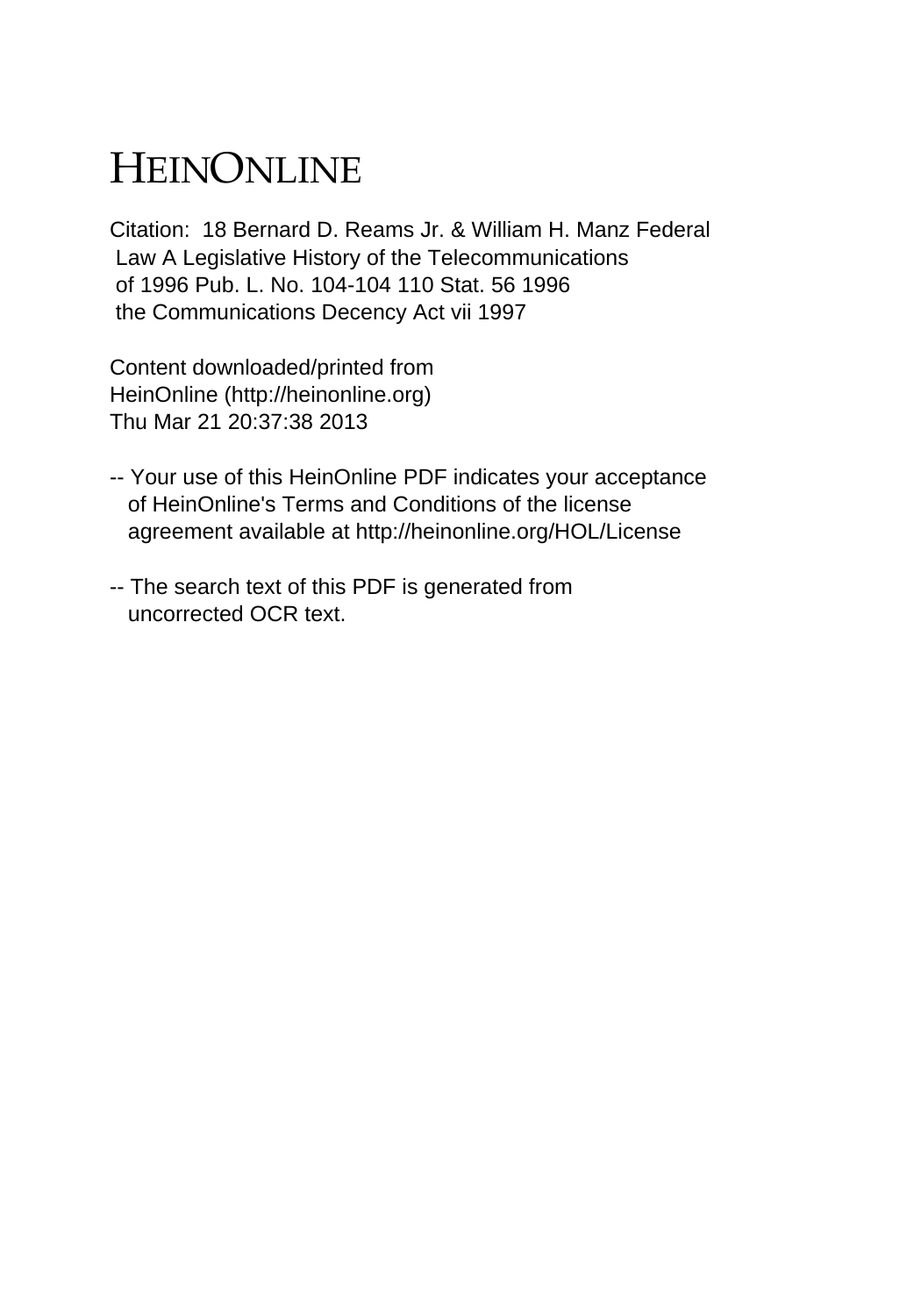### **TABLE OF DOCUMENTS**

#### **VOLUME 18**

#### **Section X. Past Hearings (Continued from Volume 17)**

- **Doe. No. 187 -** Developing the Nation's Telecommunication Infrastructure - **S.** Hrg. **102-1199 -** Hearings before the Subcommittee on Technology and National Security of the Joint Economic Committee, United States Congress, 102d Congress, 2d Session (May 22 and June 12, 1992).
- **Doc. No. 188 (A& B) -** National Communications Infrastructure (Parts **1** and 2) - Hearings on H.R.3626 and H.R.3636 before the Subcommittee on Telecommunications and Finance of the Committee on Energy and Commerce, House of Representatives, 103d Congress, 1st & 2d Sessions, Serial No. 103-12, and Serial No. 103-99 (January **19,** February 23, March 24 and 31, 1993; January 27, February **1,** 2, and 3, 1994).

For *Master Table of Documents* of this set, please refer to *Volume 1.*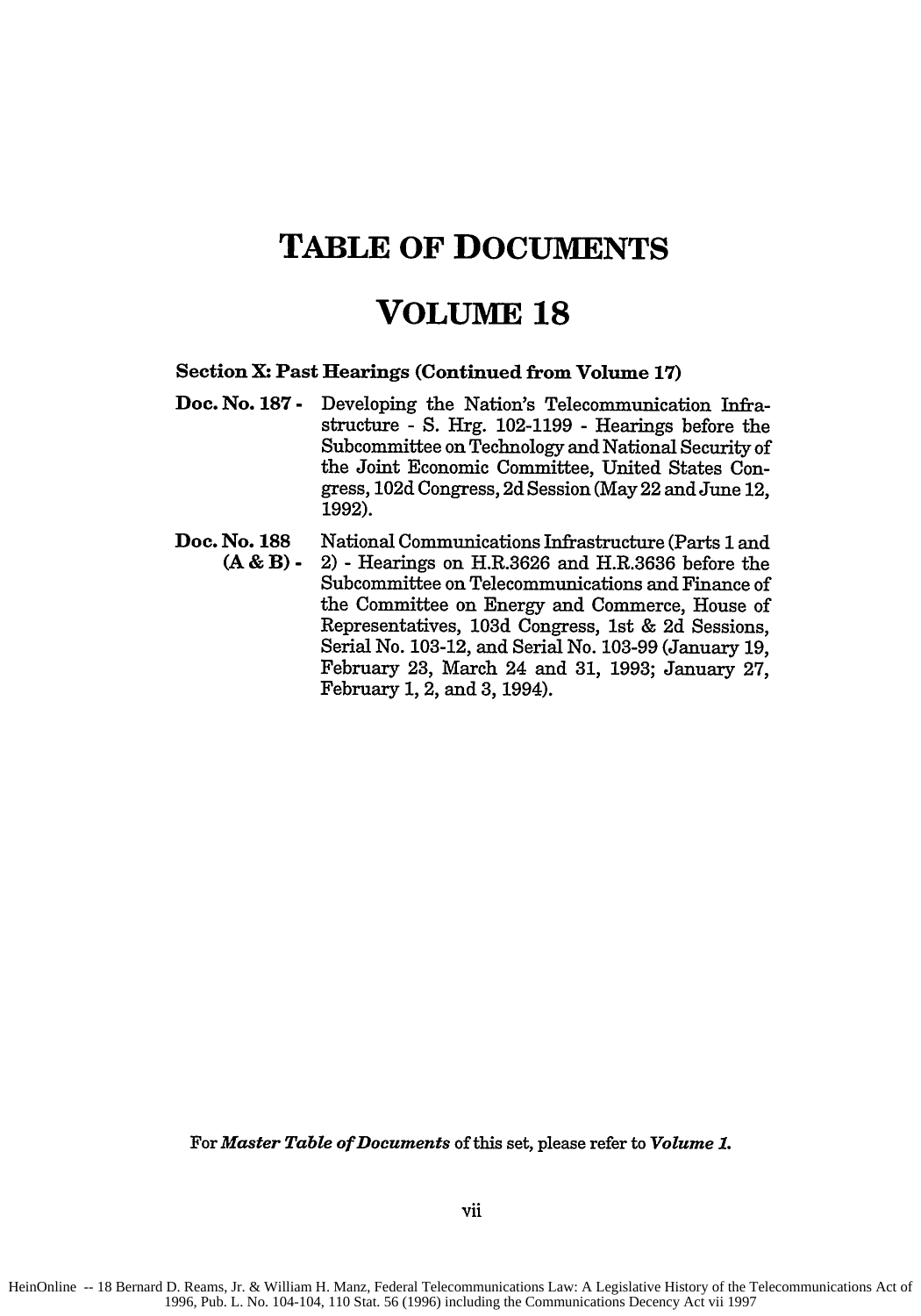HeinOnline -- 18 Bernard D. Reams, Jr. & William H. Manz, Federal Telecommunications Law: A Legislative History of the Telecommunications Act of 1996, Pub. L. No. 104-104, 110 Stat. 56 (1996) including the Communications Decency Act viii 1997

 $\ddot{\phantom{a}}$ 

 $\sim$   $\bar{E}$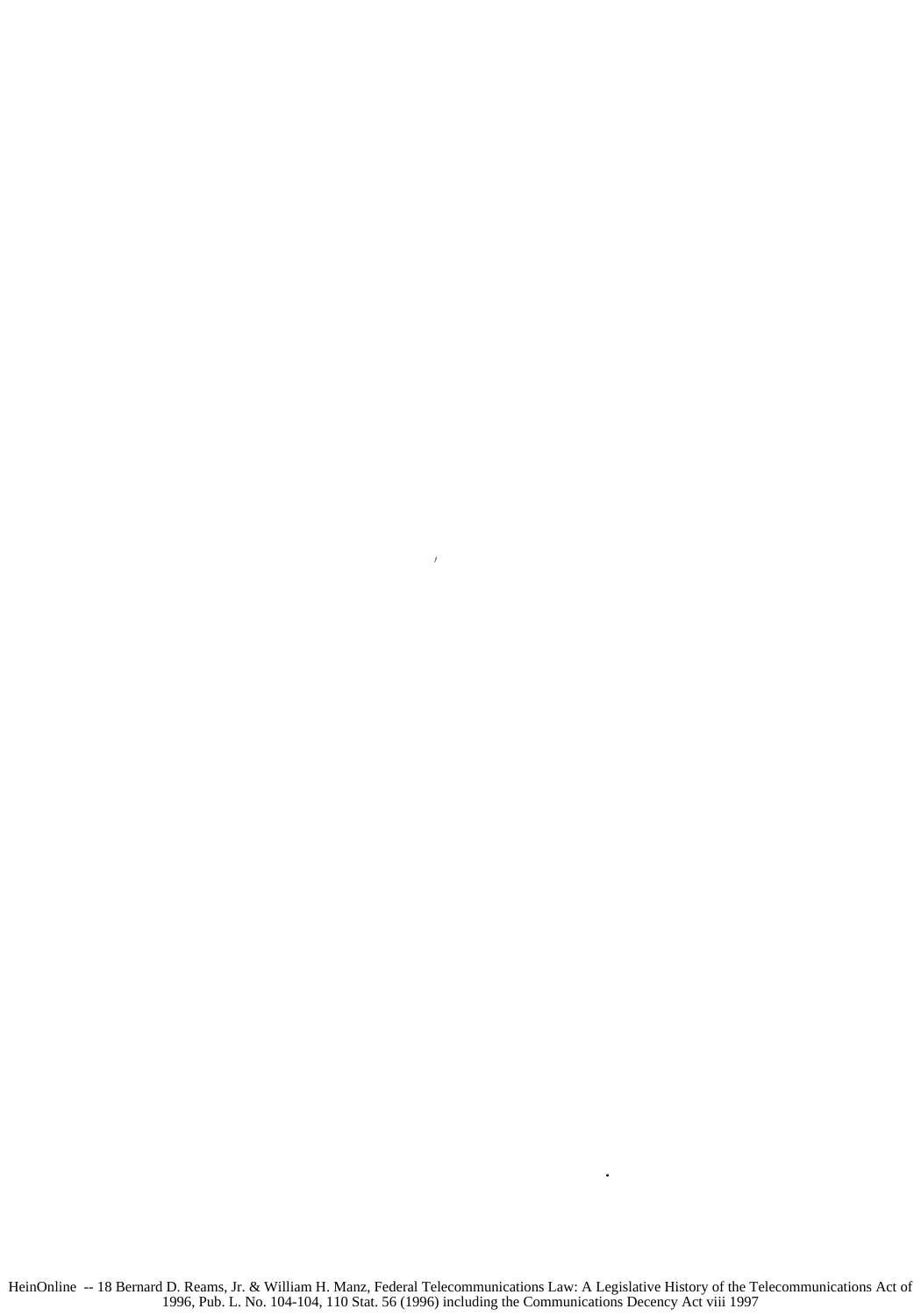## Document No. **187**